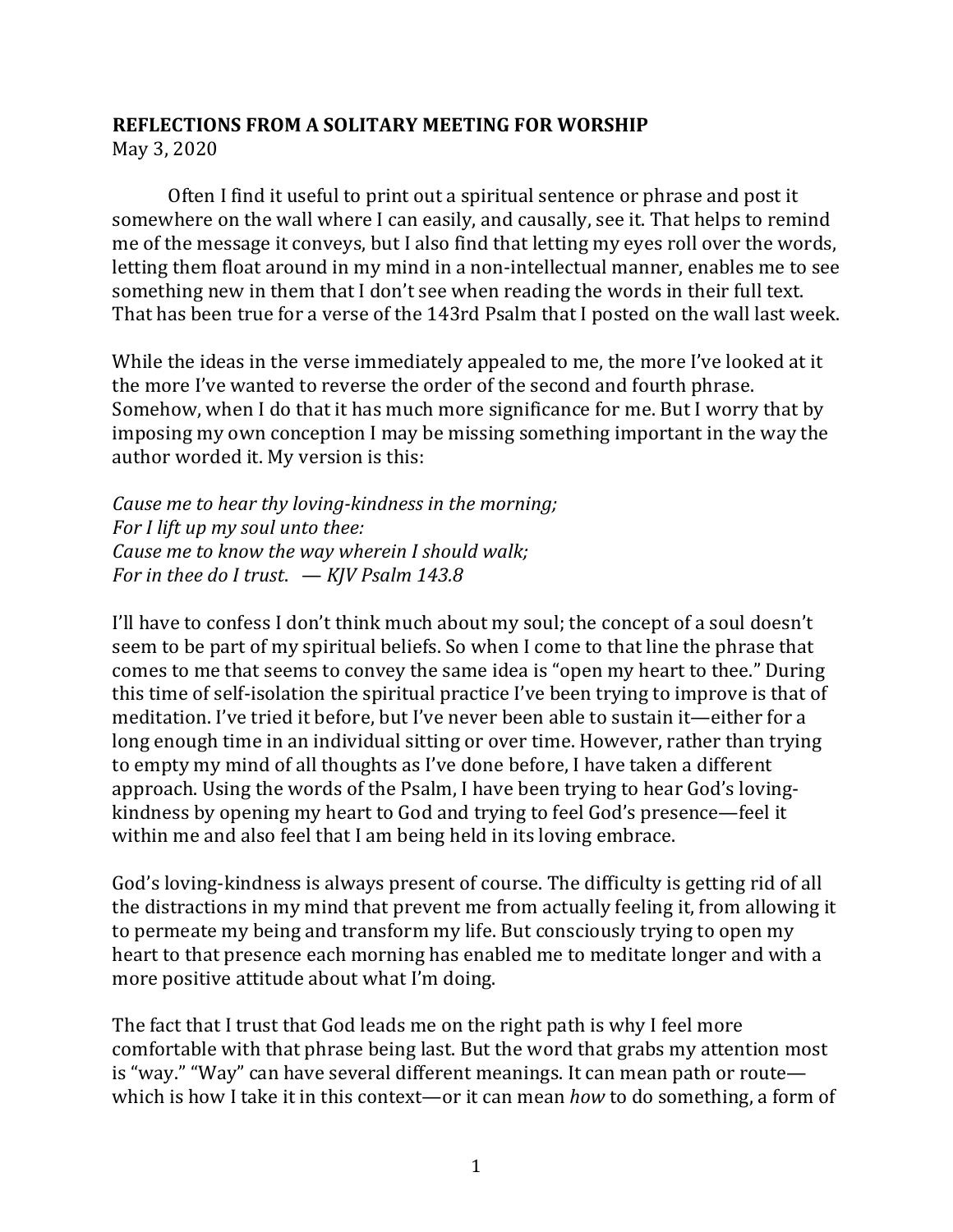behavior. I've spent a good deal of my life looking for a spiritual path to follow that will lead me into greater harmony of God. I've at least discovered that I don't want something as definitively defined as a payed sidewalk with clear directional signs. What I want is something more like a dirt path meandering through the woods with occasional side trails to lead me down paths I haven't explored before that open up new experiences and unexpected discoveries. Quakerism is as close as I've come to that, but even its loose structure is often a bit more than I want.

However, as I've been contemplating this verse, it is the second meaning of "way" that has intrigued me. Maybe it's not as important which path you walk, as the way (the manner) in which you walk it. After all, there is no real destination, just a journey to be lived, and, who knows—perhaps to walk that journey with love, trust, and an open heart is itself the path, the way, to God.

#### \*\*\*\*\*

#### **REFLECTIONS FROM A SOLITARY MEETING FOR WORSHIP** May 10, 2020

Each day around noon I venture outside and take a two to three mile walk. It provides a break in the routine of my day, and a break from the monotony of being inside for extended periods of time. I live adjacent to the Benjamin Franklin Parkway so my walk takes me along Pennsylvania Avenue for several blocks until I come to the place where the freight train line that runs along the edge of the Schuylkill River in Center City emerges from its tunnel. Remarkably enough there are freight trains still running. For a short distance along the railroad line there is an area so wild and overgrown that it seems like part of a forest. Tall trees are surrounded by small bushes; fallen trees lie where they fell, all sorts of white and yellow and blue flowers cover the ground in the shade and in the patches of the sunlight that falls through the trees.

There are two paths through this mini-forest and to take either would be to feel totally out of the city were it not for the drone of cars and motorcycles on Kelly Drive and the occasional hum of a freight train. The upper path is longer and more frequently used, so I usually take the lower, which is shorter but so enclosed by bushes on both sides that it truly feels like another world. I also like this path because it comes out onto a wide lawn of grass at the edge of which is a bench where I usually stop and rest briefly on my walk.

On this particular day, about a week ago, it was very windy. I like the wind. I like feeling the air that is always present but invisible to see or touch. And so I was quite content. As I approached the bench I noticed that the wind was blowing the petals of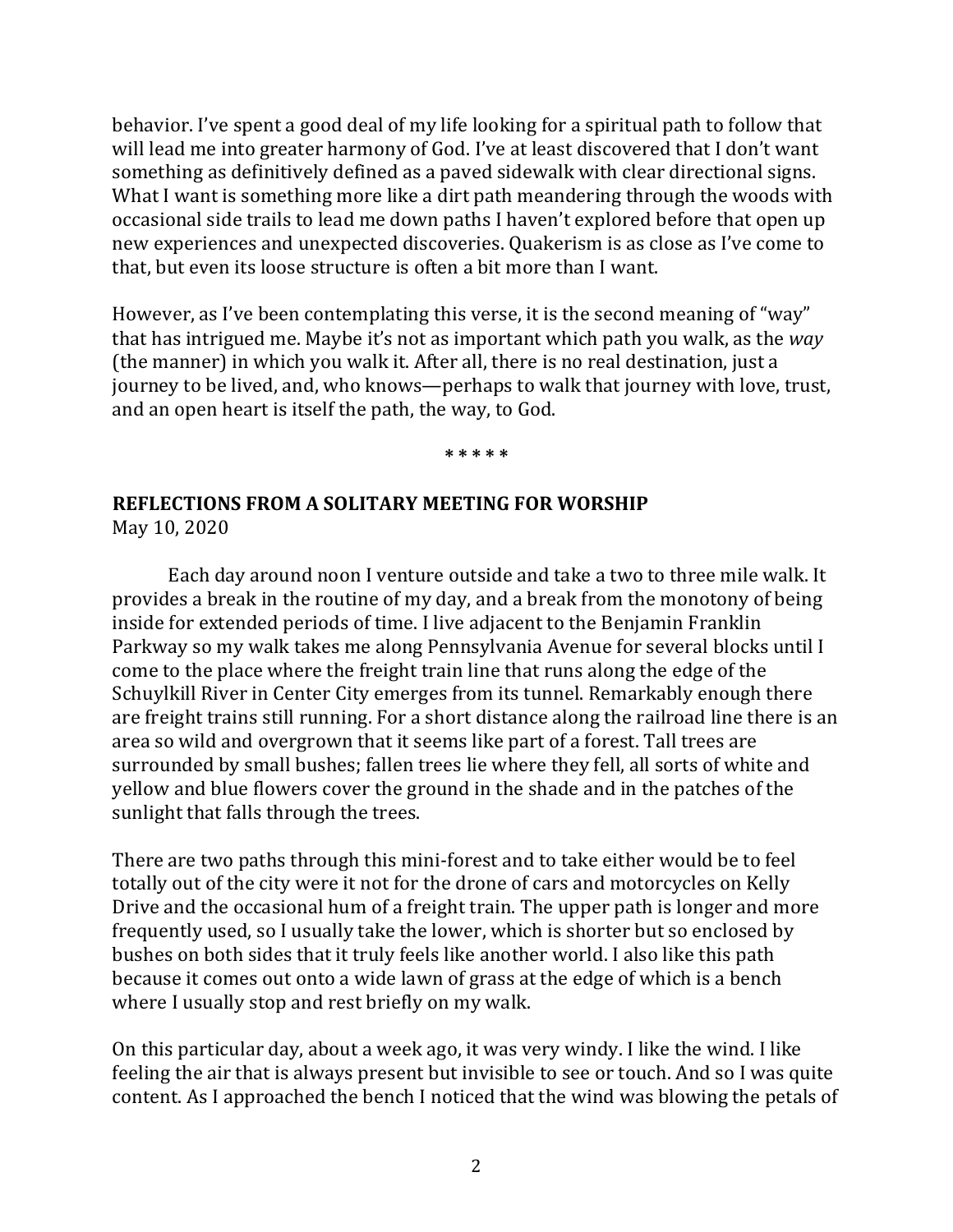the last of the blossoms off the cherry trees that mark the edge between the forest and the lawn. When I got closer I saw that the ground around the bench was covered with a remarkably even distribution of the white petals, almost like newly fallen snow. As I wandered back under the large cherry tree I saw that the entire area beneath it and an adjacent tree was totally covered with petals that seemed much more pink in the shade, but again looked like freshly fallen snow. It was extraordinarily beautiful and I think it would be accurate to say that "my heart did leap for joy."

When I sat on the bench the wind continued to blow petals in my direction. They floated gently in the air then settled on the ground before me. It felt like I was sitting in a snow flurry without the cold. The windy day had kept other people away, and so I sat there alone, looking out at the beauty of the scene before me—the wide green lawn, the trees, the blue sky with white clouds floating by—feeling quite peaceful and serene. The wind blew some petals on to my pants and shirt, and I imagined that if I sat there long enough I might become as covered as the ground and merge so totally into this natural environment that I would be virtually invisible to passers by. It was a very pleasant thought.

Recently I'd been listening to Louis Armstrong sing the song, *What a Wonderful World* as an antidote for the world we're living in right now. As I sat there I could not help but think of the song and some of its lyrics. "I see skies of blue, and clouds of white, the bright blessed day, the dark sacred night." But as I thought of this song a wave of sadness suddenly washed over me. The world is such a wonderful place and we are so blessed to be able to be alive on earth, why is there so much hate? Why can't we get along? Why does it take a crisis like the present one to bring out the goodness in people? Why can't we be this way all the time?

Like many others I am wondering what we will learn from all this. We will go forward to something new and better, or back to the old normal? I know I can't do much about what nations might learn or even what our country as a whole might learn. But Lao-tzu reminds me that it's more important for me to take care of my own little corner of the world:

*I* you want to awaken all of humanity, *Then awaken all of yourself; If you want to eliminate the suffering in the world, Then eliminate all that is dark and negative in yourself. Truly the greatest gift you have to give Is that of your own self-transformation.*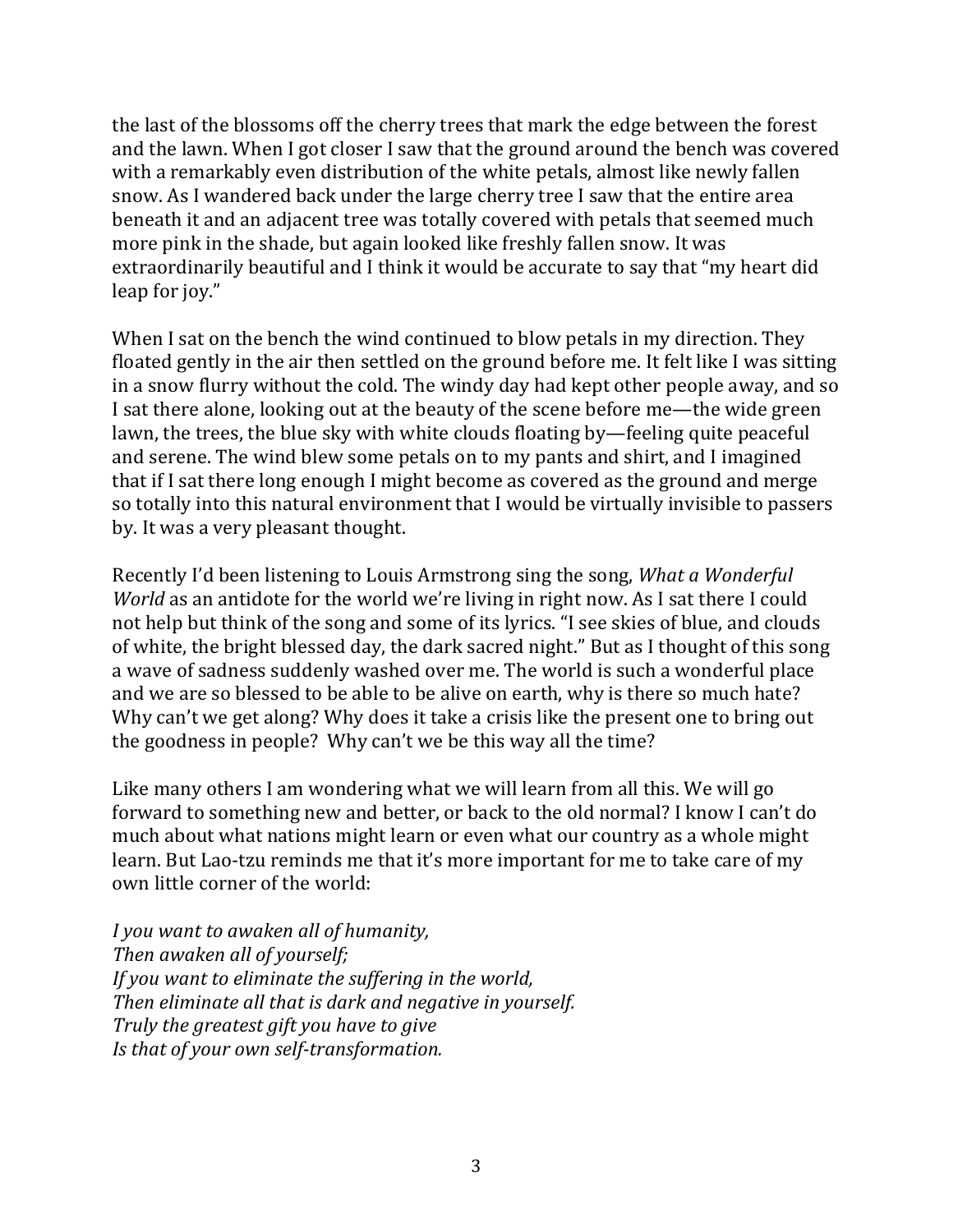So the real question is what I am going to learn from this and how will it change my life. How am I going to go forward to something better rather than back to my old normal? One thing I know for sure, I miss the people I love. I will take them less for granted in the future, and express my love for them more frequently—and with abundant physical affection! As for the rest, I'm only beginning to get a sense of some answers, but at least I'm asking a good question.

\* \* \* \* \*

### **REFLECTIONS FROM A SOLITARY MEETING FOR WORSHIP** May 24, 2020

Opposite the chair where I sit for my Sunday morning solitary meeting for worship are two bookcases filled with spiritual books. The one on the left consists almost entirely of books about Jesus, indicating the dominance of his teachings in my spiritual life. The one on the right contains an extremely diverse collection of books indicating my general interest in comparative religion and things spiritual. Each speaks to me in a different way. Today it is the books about Jesus that attract my attention. When I look at them I feel more confused than knowledgeable, and wonder how I would summarize his message based on all that I have read.

Jesus himself gives a very simple answer to that question. When asked by a lawyer (as the gospel of Luke calls the man) what he must do to inherit eternal life, Jesus mentions only two things: love God with all your heart and love your neighbor as yourself. For me, the word "love" is used in relation to so many different things it has lost its meaning. In the context of these statements, it doesn't really tell me much of practical usefulness, and so I search for other words that convey the same spirit, but provide what I think is a clearer sense of what Jesus means or at least what his statement means to me.

It's difficult for me to figure out how to apply the human concepts of love to my idea of God. For me God is something like an energy field that permeates all creation and encompasses all creation as well. It is an energy field with a special kind of intelligence that gives order to the universe and also influences our individual lives. While it may sound strange to say this, I've always found the concept of The Force in the *Star Wars* movies to be a good approximation.

When I think of an alternative word for love in this context, the one that comes immediately to mind is "trust." To trust first of all that God exists, and then to trust that God is a constant presence in my life that brings only good. To me that is the "leap of faith" and once I accept that, all else follows as a natural consequence.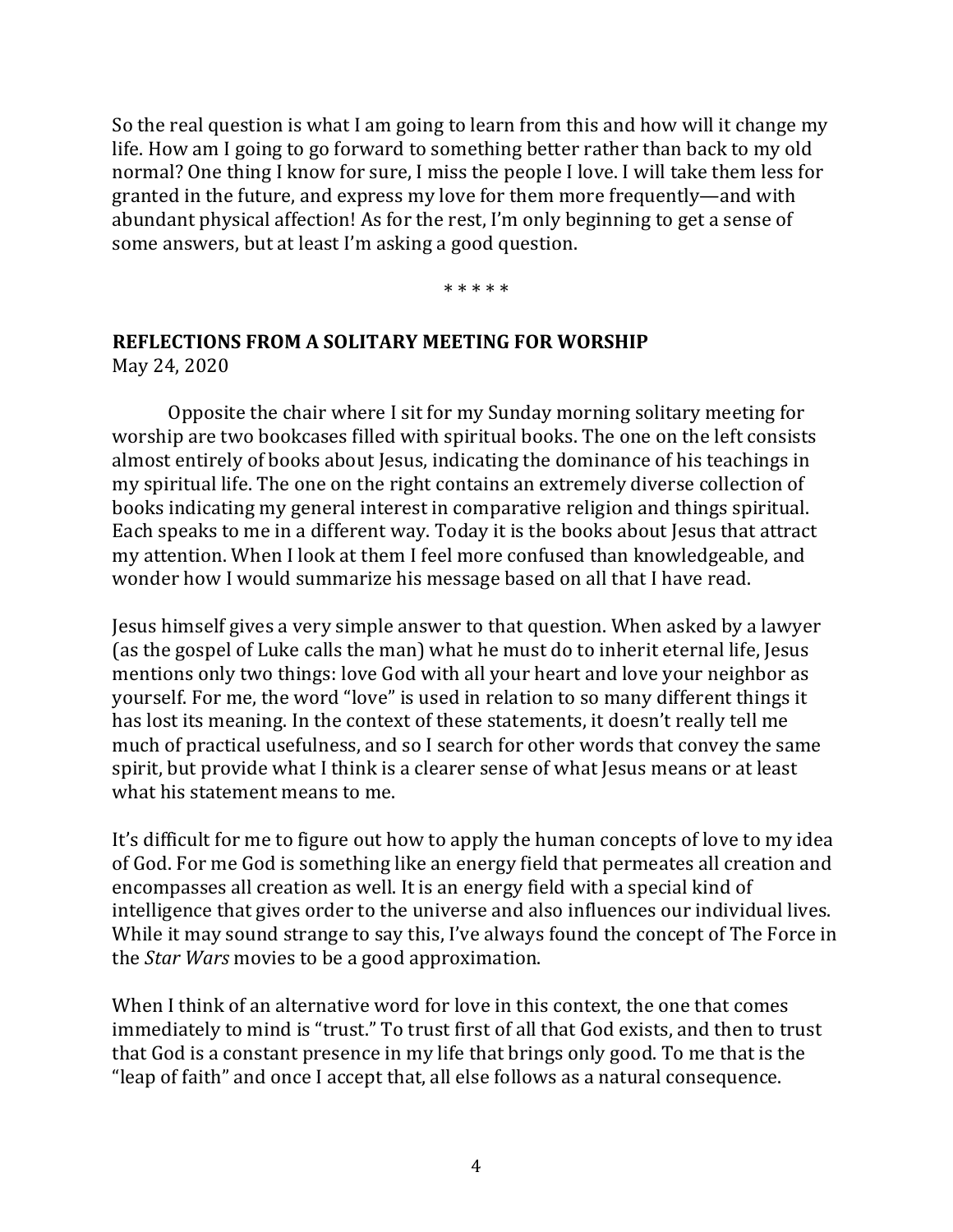To trust in God's presence and goodness is to trust that all the events and experiences of my life are purposeful and meaningful, and intended to help me along my spiritual journey. It means, as I said in another reflection, to trust that I am being led, to be willing to float in the stream of my life and confidently accept where the current takes me. It also means to trust that the people who come into my life are messengers sent from God to also help me along my spiritual way. No matter what they bring or ask, whether easy or hard, or whether they seem friendly or not, all are God's messengers and to be treated with equal respect and loving-kindness.

To trust in God's presence and goodness is simply to trust life itself.

It is easier for me to understand Jesus' use of the word love with respect to my neighbor, because I have previously written about his concept of love in my pamphlet, *On Love*. The word that seems to fit his teachings best is "serve." This is well illustrated in the gospel of John when he says, "love one another as I have loved you" and then later adds, "I have given you an example." The example is the washing of feet; that is, serving the needs of others. I can modify the word serve in many ways that incorporates the qualities of love—serve with compassion, serve with humility, serve without expecting anything in return, serve anyone in need, serve without worrying about the results or the consequences for yourself. In fact, all of these qualities are aspects of love mentioned somewhere in his teachings.

In Wagner's opera, *Parsifal*, the character Kundry has a large role in the second act. She is under the spell of an evil master who has charged her to seduce Parsifal so that he will lose the purity he must have to complete his task. She tries very hard and sings a lot! By rejecting her advances Parsifal essentially frees her from the spell. In the final act, she speaks only one word: Serve. It is the essence of the opera, and, I believe, an essential characteristic of Jesus' life, condensed to a single word.

Of all the thousands of words I've read on the thousands of pages in those couple of hundred books, these two—trust and serve—stand out for me as the ones that best exemplify what it means to lead a spiritual life. They are easy to say, but very hard to put into practice. However, many people have been able to do so, which challenges me to continue to strive to do the same.

#### \*\*\*\*\*

## REFLECTIONS FROM A SOLITARY MEETING FOR WORSHIP June 1, 2020

(When I sat down for my solitary meeting for worship on Sunday, my mind and heart were on the marches and protests that had occurred in Philadelphia on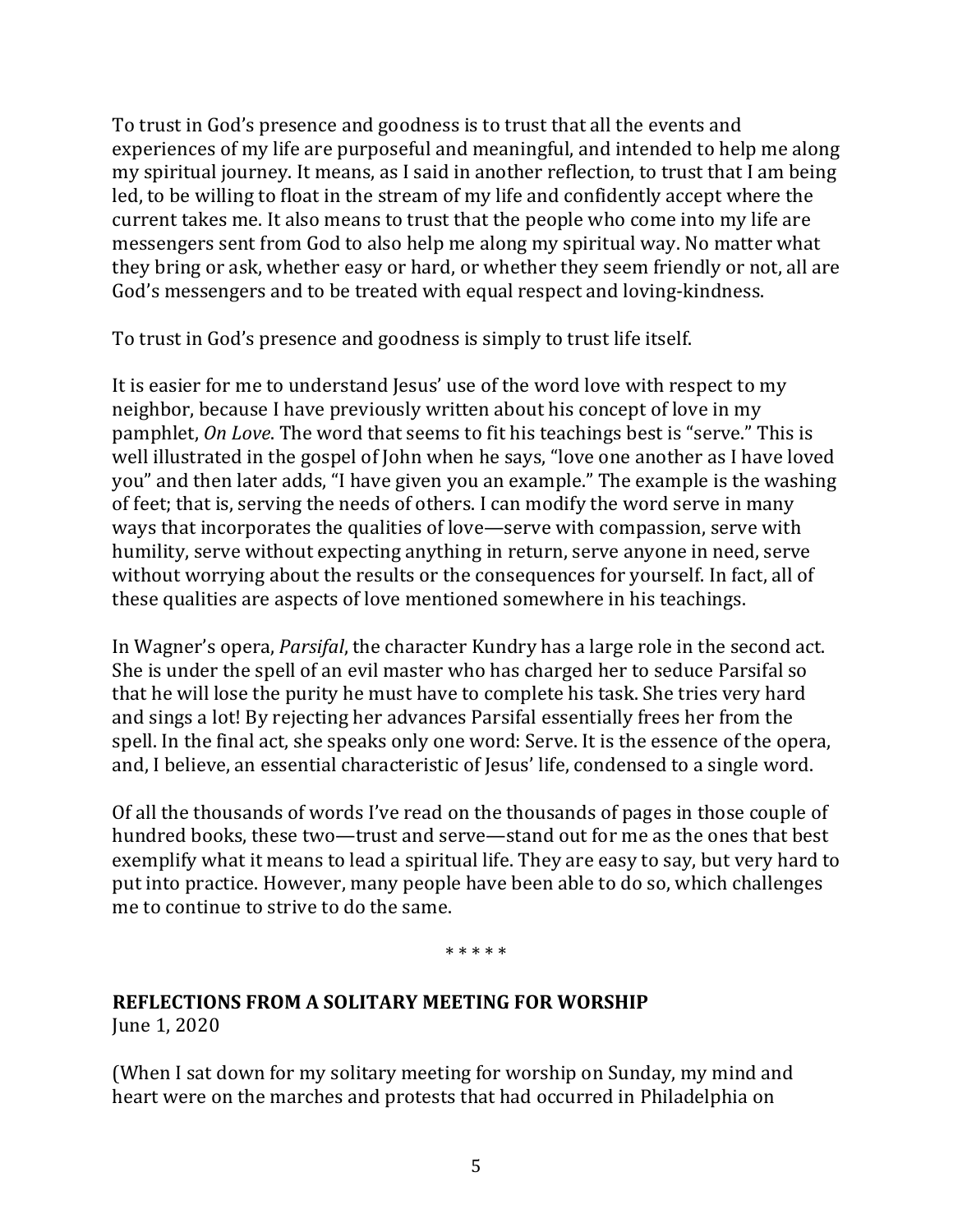Saturday. It seemed inappropriate to think of anything else, but that's not where I was led.)

Last week during my solitary meeting for worship my eyes were drawn to the bookcase on the left opposite where I sit, so it is not surprising that this week my attention was drawn to the one on the right. In contrast to the first, which contains books about only one spiritual tradition, the bookcase on the right contains books about so many different spiritual paths it is almost impossible for me to describe what's there. Everything from Buddhism, Islam and Quakers, to *A Course in Miracles*, Gurdjieff, Edgar Cayce, Native American wisdom, Swedenborg—well, you name it and I've probably got at least one book about it.

There is no doubt I've gained a lot from reading all of them; they have definitely enriched my spiritual knowledge and reinforced many of the ideas I've obtained from the books in the other bookcase. At the same time, they've created a lot of confusion in my mind and for my spiritual journey. When I became a Quaker I spent about the first ten years trying to learn about the history, spiritual beliefs and practices of Quakers. That was an inspiring experience and made me feel I'd made the right decision in becoming a member. However, in recent years I have been drawn to the wide variety of other ideas represented by my second bookcase. I liken my approach to trying to get to the top of a high hill or small mountain. I started out on one path and got fairly far along. But then I decided to explore another path. I went a short way along it, enough to get a feel for it, then tried another and another and another. Now I'm still only part way up the mountain and unsure which path to take and feeling confused and somewhat lost. It feels as if I'm afraid to commit myself to one because I wonder if there might not be a better one around the corner or that by picking one I'll pick the *wrong* one. Too many paths, too many choices.

As I was staring at these books today I realized that many of the original founders of these spiritual traditions followed a similar path. Buddha sat under a tree in the forest for forty-nine years, or so the story goes. Jesus went into the desert for forty days; even Muhammad spent many nights week after week in his cave in the hills before anything happened. Native Americans talk about going into the woods on a vision quest. George Fox describes himself wandering alone in the fields at night for what seems like years before he had a transforming opening. Each of them went off alone into a natural environment away from the world of other people. Why did they do this and what did they do while they were there?

Neal Donald Walsch tells a lovely story that helps explain the "why." A father noticed his young son went off by himself into the woods every day. When he asked his son why he did that, the reply was "to be with God." But, the father said, God is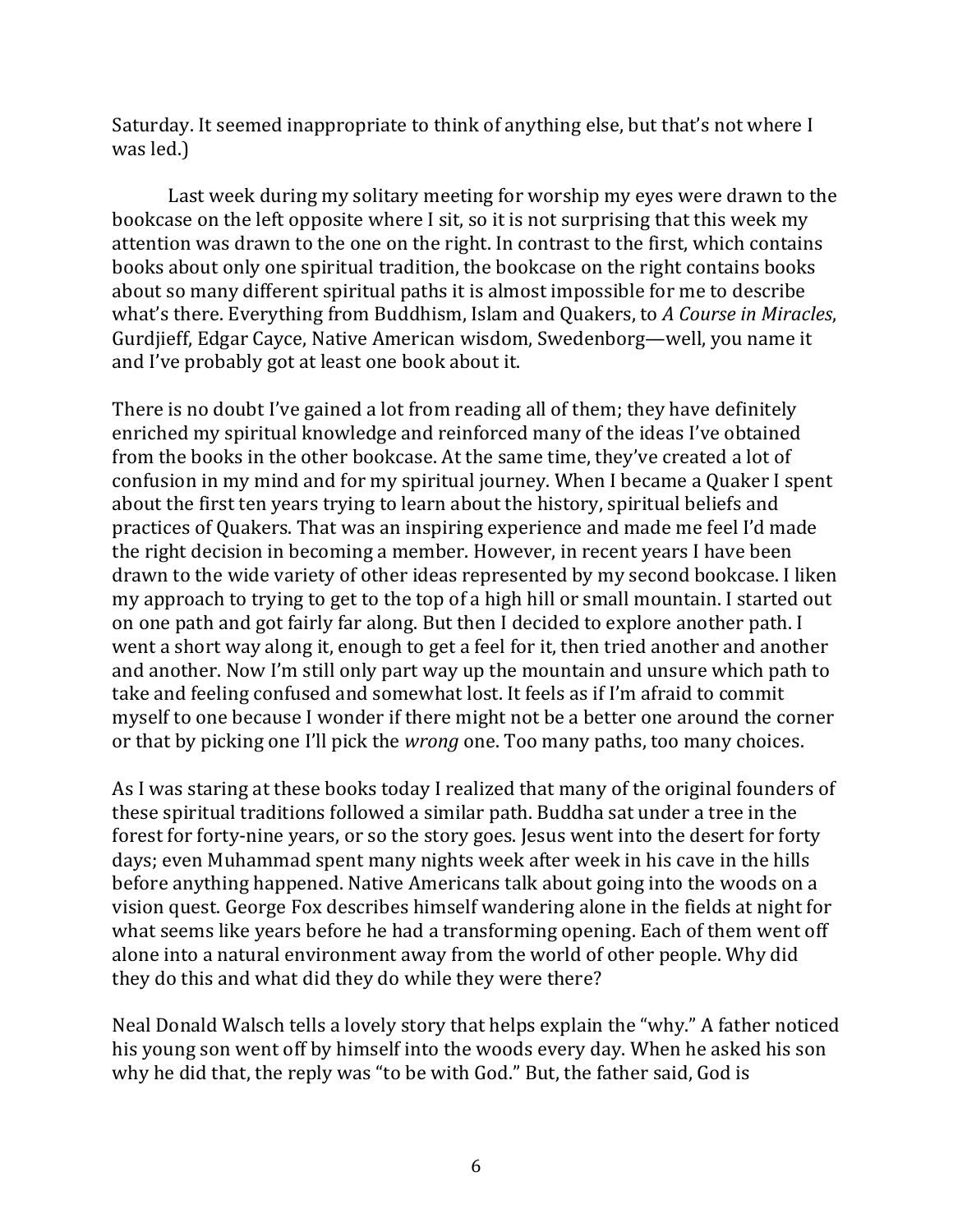everywhere; God is no different in the woods than here. "Yes, I know that," said the son: "But in the woods I am different."

One of the copies I have of the Tao Te Ching translates a line as, "Let nature renew what men undo." Clearly for the young son and for these others getting away from the man-made world was an important way to get in touch with the essence and wonder of creation and its creator. Anyone who has spent time in a natural setting is aware of the different quality of peace and calm that comes from that experience. That most certainly has been true for me. In such environments, I feel more open and more connected to the divine reality behind creation and I believe that's how Buddha, Jesus, Muhammad, Fox and others felt as well. Did they expect to find God there more than any place else? No. As T.E. Lawrence put it, in that "solitude they heard more clearly the living word they brought with them."

As to what they did while there I cannot say for certain. However, their teachings suggest that they turned inward to connect with that living word they brought with them. While they may not have used these words, they were, it seems to me, all doing what Fox advised early Friends to do: "Turn to the Inner Light and it will tell you all you need to know."

For early Quakers the idea of turning to the Inner Light seems to have been both a primary belief and a primary practice. Indeed, it almost seems that it was the only thing early Friends believed in. They were certainly not concerned with codifying a set of rules, ideas or "testimonies" to follow. Direct experience of the Inner Light seems to have taken precedence even over the Bible. Yet turning to the Inner Light has not been a feature of my own spiritual practice, nor was it for two groups of Quakers in two different meetings I asked about this. Rather than turning to the Inner Light as a central practice, there seems to be a reliance on other people's experiences that have been organized into a list of testimonies and a book of guidelines without having had the actual experiences ourselves. We know what these others said, but as Fox challenged us, "what canst thou say" of your own direct experience.

Much to my surprise. I have found that sitting silently alone these past few weeks has provided more spiritual inspiration (the source of these reflections) than I've found in several months of sitting in a meeting room filled with people. Has this been turning to the Inner Light? I'm not sure, but it seems like a practice worth continuing.

\*\*\*\*\*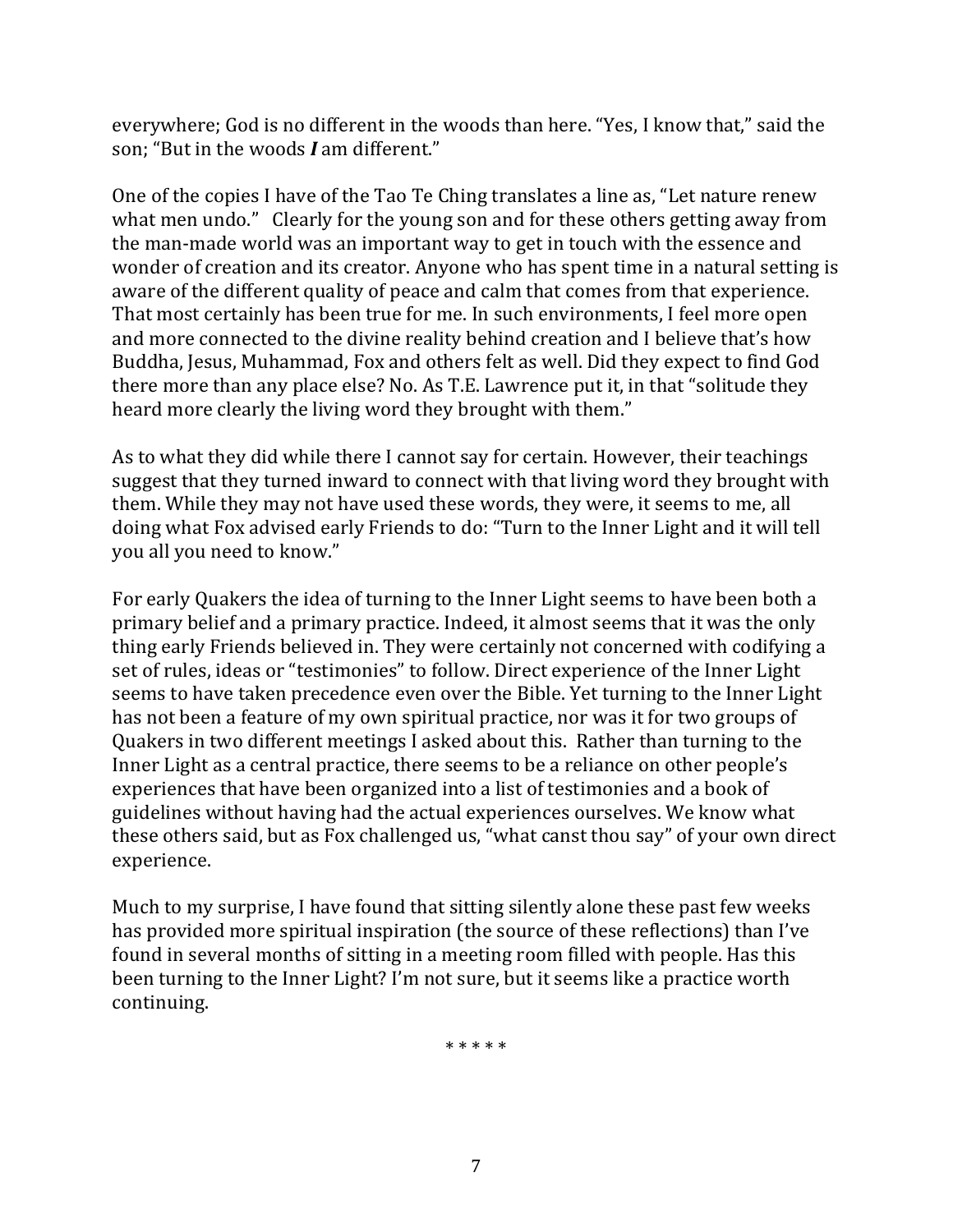#### **REFLECTIONS FROM A SOLITARY MEETING FOR WORSHIP** June 7, 2020

Today I decided to hold a meeting for worship outside on the roof deck of my apartment building. No one else was there so I was able to sit quietly, undisturbed. When I am seated my eyes are level with the top of the parapet wall that surrounds the deck. Facing west all I can see over the roof of the Art Museum is a thin line of the trees in Fairmount Park to the right and mix of parts of low buildings interspersed among more trees to my left. Above all that, stretching endlessly it seems, is the vast, open, cloudless blue sky. None of the tall buildings of Center City or West Philadelphia interrupt my view of infinite space.

My hour passed quickly, my mind coming back now and again to the protest march on the Parkway yesterday, and wondering what the future holds. Just as the buzzer on my phone was sounding the end of my meeting, a small blue and gray bird landed on the rail on top of the parapet. I rarely see birds up here on the 14th floor so it was a bit of surprise. Normally, when birds are chirping, singing or speaking, whichever is the right word, I think they have only one sound. But this bird had many, so many that it seemed it was speaking an entire sentence in bird language. Then I realized it must have been designated to close meeting for worship and was saying, "Good" morning, John. Peace be with you today." With that, having delivered its message, it flew away.

The bird reminded me of my favorite Leonard Cohen song. It begins with the words, "The birds they sing at break of day / begin again I hear them say." I hear birds singing each morning when I wake up and the sound is a reminder that no matter how well or poorly I thought I did living my spiritual life yesterday, today is a new day, a new beginning, a new opportunity for me to do a little better and inch one step closer to the person God calls me to be.

Much as I like this line it is the one that follows that is the reason I like this song— *Anthem*— so much. "There is a crack in everything / that's how the Light gets in." I doubt if Cohen capitalized "light" when he wrote this song down, but I have no doubt that is what he meant—the Light of God's presence. What is distinctive about the phrase is that normally a crack is something that would be considered an imperfection, a defect, a reason for getting rid of the cup or plate or whatever had the crack in it. But Cohen makes it the symbol of something sublimely positive.

I have come to believe that at the moment of our conception, much like the Native American and oriental rug makers who deliberately put a flaw in everything to show that only God is perfect, God also puts in each of us something that we, from our human perspective, would call an imperfection or a difficulty to over come. But like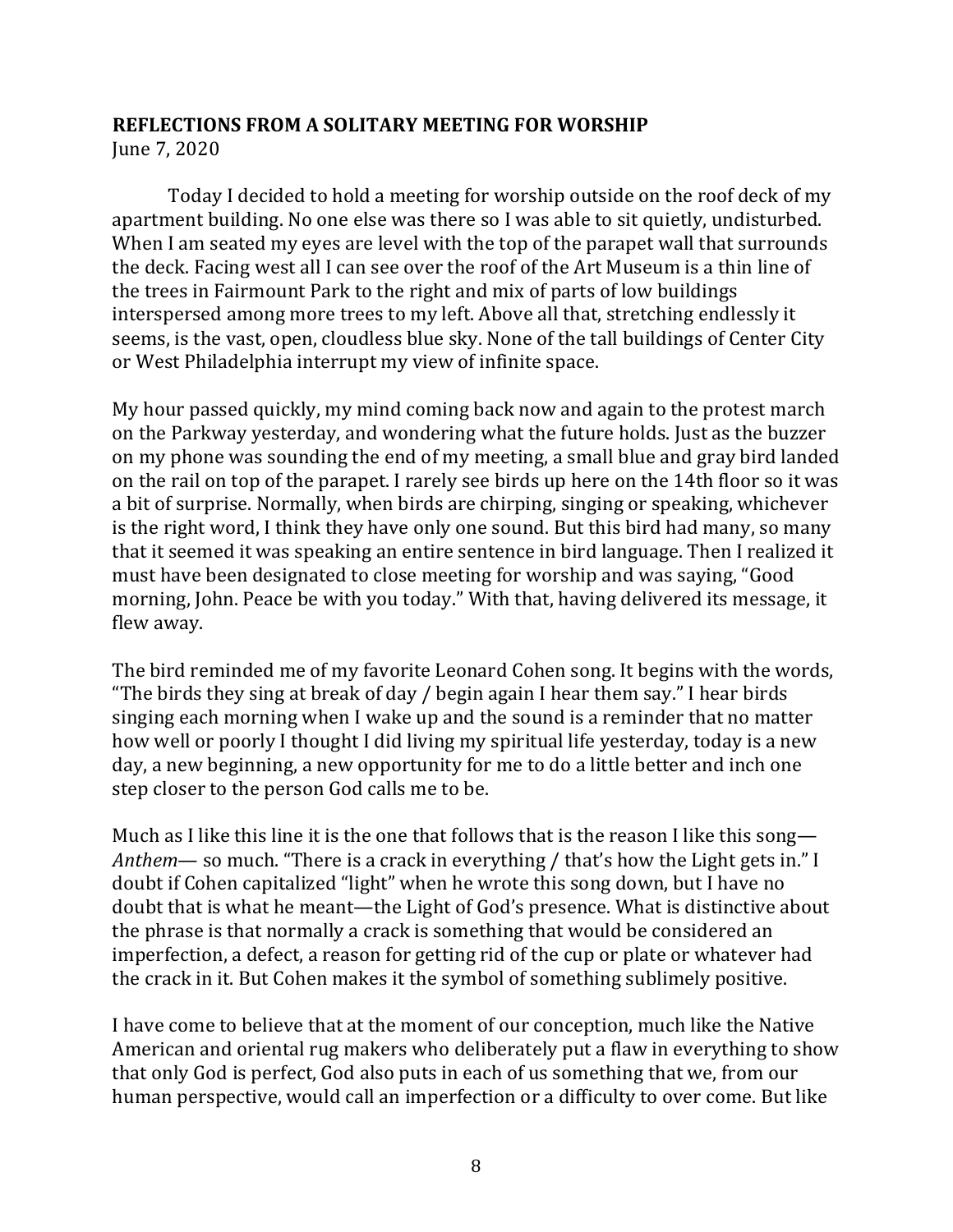the unique skills, talents, and interests God gives us to help us on our spiritual journey, this imperfection or difficulty is also a gift and all gifts from God are inherently good. In this case, the gift is intended to challenge each of us to love that aspect of ourself we might most like to be rid of, and through that learn to love unconditionally. It reminds me of a Tibetan Buddhist prayer that says, "Grant that I may be given appropriate difficulties and sufferings on this journey so that my heart may be truly awakened and my practice of universal compassion may be truly fulfilled."

For me, I felt the imperfection God had given me was being gay. For the first forty years of my life I was ashamed of this and worked hard to hide it from others. If a genie in a bottle had come along and offered me one wish, my wish would have been to be "normal" as I would have put it. But there was also something else I kept hidden: I had a deep longing for a spiritual life and for a spiritual community that would accept me. When I came out to my friends, family and colleagues, when I embraced my imperfection, the Light came through the crack and my spiritual longing burst forth at the same time. In what I can only describe as an act of God, both came together for the first time when I attended my first Quaker meeting. Since then both have grown, hand in hand it seems, leading me to a fuller and happier life.

Many people have something they would call an imperfection or a difficulty in life that they would prefer not to have or not to have experienced. And many may believe, like I once did, that if that aspect of themself could be changed their lives would be much happier. My experience is that the opposite is true: our imperfection, our difficulties, our crack, is our individual path to wholeness, to the ability to love unconditionally, and to unity with God if we are prepared to embrace and follow it.

If we can learn to love ourselves unconditionally, then we may come to love one another with an unconditional love that is equivalent to God's unconditional love for each of us.

\*\*\*\*\*

## **REFLECTIONS+FROM+A+SOLITARY+MEETING+FOR+WORSHIP** June 21, 2020

For the past two Sundays, my solitary meetings for worship have been anything but peaceful. My mind has been like a corral full of wild horses unwilling to be tamed. It is a reflection, at least in part I think, of the chaos and confusion that exists in the world around me. I try to calm my mind each morning with a routine of walking, meditation, prayer, and a simple form of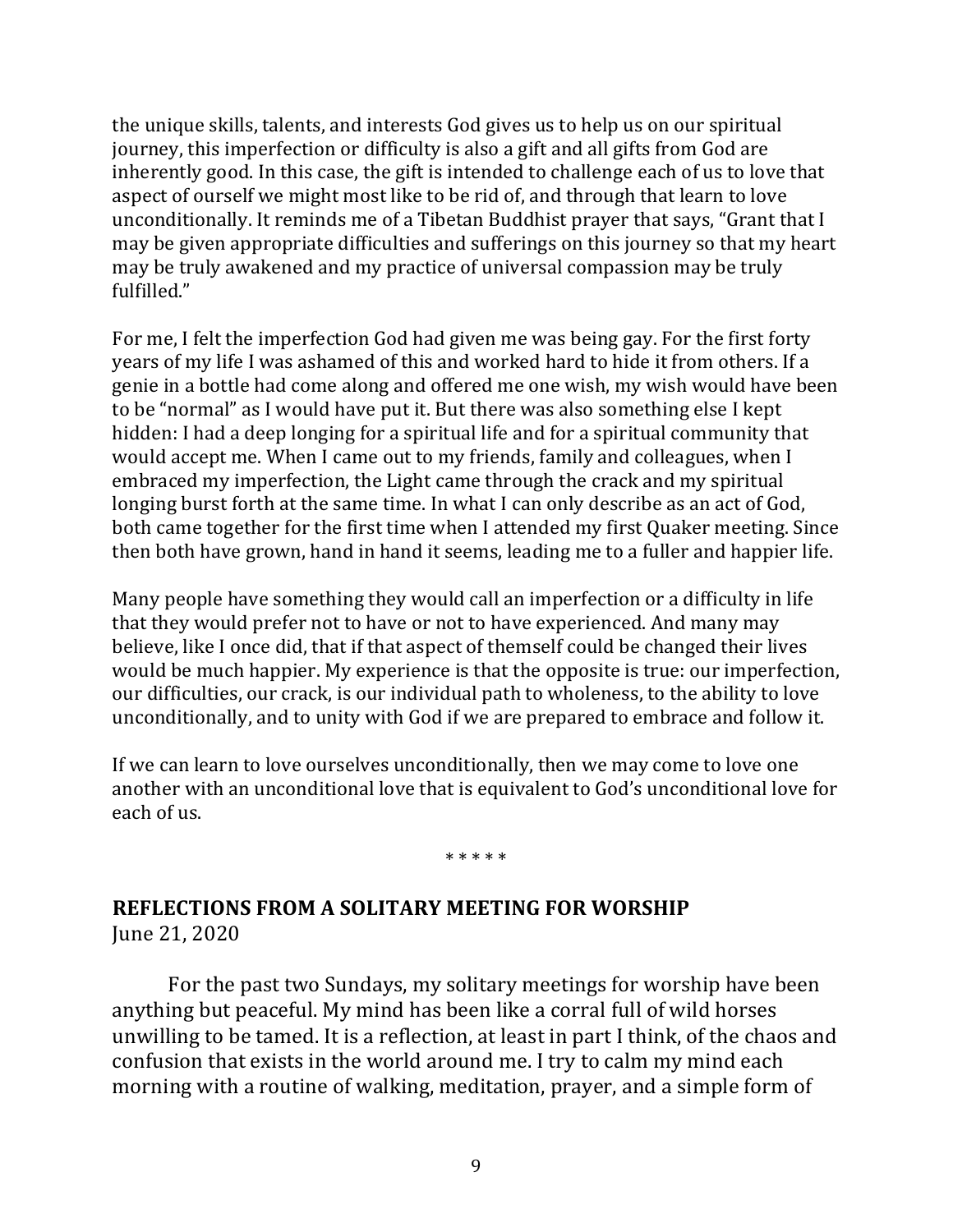Tai Chi, all performed on the roof deck of my apartment building. There are usually no other people there, and so I am free to carry out my activities in the quiet early morning sunlight.

The Tai Chi exercise I do is called Tree Energy Tai Chi and is intended to be undertaken with a tree as a partner as a way of reminding myself of the spiritual lessons a tree has to teach me. These days, rather than take the time to search out a tree in the park, I focus on a stand of pine tress on the opposite side of the Parkway, and on one particular tree on the edge that is slightly taller than the others. Each movement of the exercise has a spiritual meaning. The first reminds me that the tree is firmly rooted in the ground; its roots are deep and its trunk is solid and strong, capable of withstanding all kinds of conditions. This reminds me that my spiritual life must be rooted too, well grounded in my convictions and practices with confidence in God's presence. The second movement reminds me that the branches of the tree are flexible and can adjust to changing circumstances—wind and rain and snow, different seasons and temperatures. If the tree was only as stiff as the trunk, it might easily break in a strong wind; if it were only as flexible as the branches that same wind would blow it over. It is this combination of strength and flexibility, this ability of the tree to accept and adjust to circumstances without losing its integrity. that serves as a model and a goal for my spiritual life.

The other movements represent exchanges of energy and love between the tree and me. We each give and we each receive just as in reality we mutually exchange oxygen and carbon dioxide. The last two movements are the most important. The first requires me to bend my right leg and balance on my left foot while holding my arms folded horizontally in front of my face so that my hands block my view of the tree and everything else. It reminds me that for both me and the tree, the future is uncertain and unknown. The last movement maintains the same position, but lifts my arms upward until they and my body form the letter "Y". This symbolizes that no matter what the future brings, I, like the tree, stand ready to receive it with the strength of my faith in God's goodness, and my willingness to accept all that comes to me as a gift. It is a very powerful posture—and challenging belief—that I hold for sixty seconds before I bow to the tree and finish.

It has somewhat surprised me that, confined as I mostly am to the inside of my apartment, these reflections have been so inspired by thoughts about nature: streams to float in, rivers to float on, hills to climb, birds that sing, and now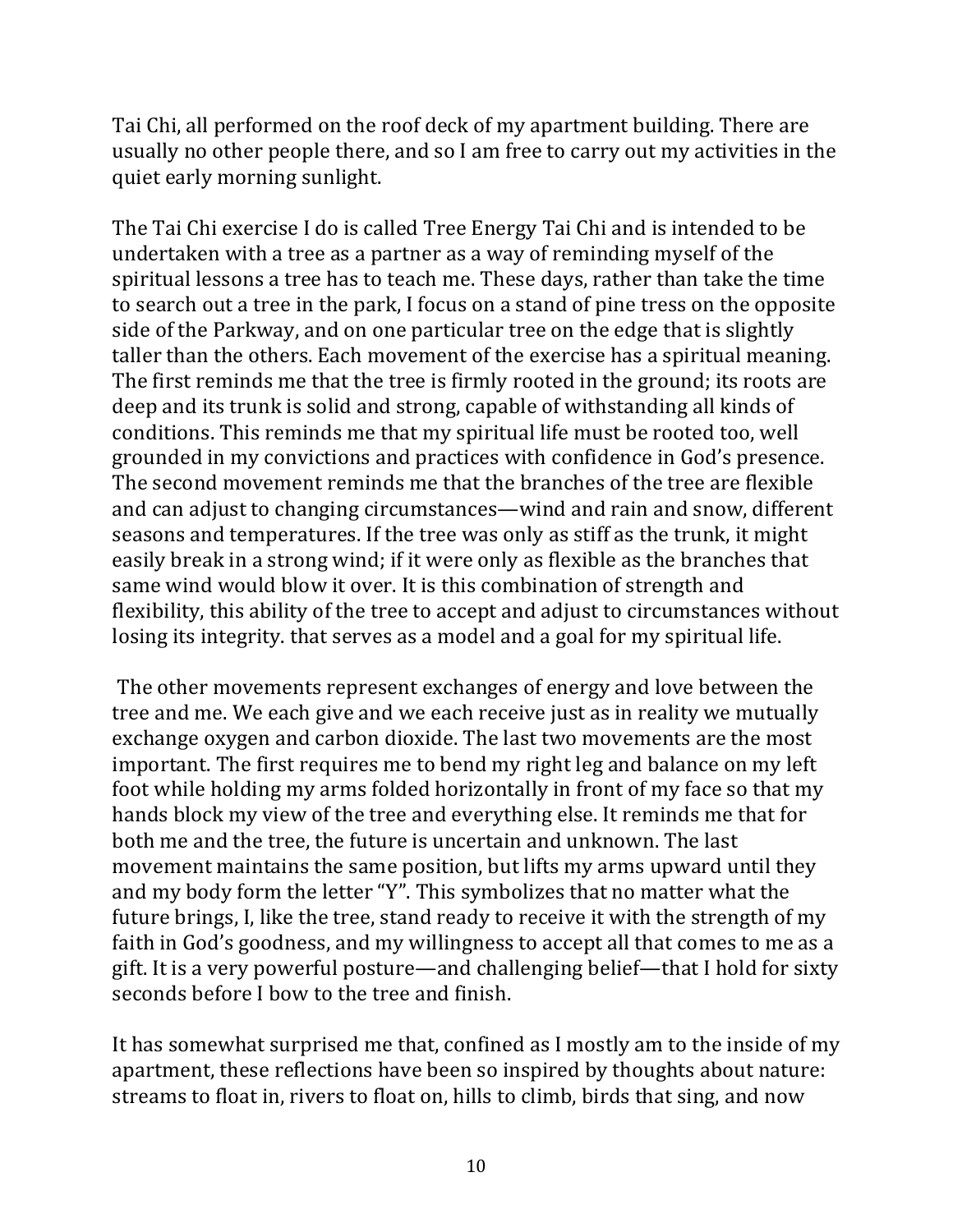trees that serve as spiritual teachers. Perhaps it is the general absence of those things that has made them more precious, more a source of spiritual inspiration than usual. And there is even one more: wind.

When I sit, usually shirtless, on the roof deck in meditation after completing my Tai Chi, I feel the wind that comes to me there fourteen floors above the street. It comes as a soft and gentle breeze as if the hands of God were caressing my body with the same soft and gentle touch a mother would use washing her child's body with warm water. It is a final reminder of God's constant presence and loving-kindness that I try to carry with me throughout the day.

\* \* \* \* \*

# **REFLECTIONS+FROM+A+SOLITY+MEETING+FOR+WORSHIP**

June 28, 2020

A wonderful feature of Zoom technology is that you can attend a meeting for worship almost anywhere. Today I spent part of my time in a Conservative Friends meeting for worship from Cleveland Ohio at the invitation of a Conservative Friend I met several years ago. The rest of my time I spent in my usual solitary meeting. The host of the Conservative Friends meeting posted an image on the screen of the painting, "The Presence" in the Midst" by James Doyle Penrose. I found this a welcome change from the usual focus on the faces of participants.

The painting is based on words in the gospel of Matthew (18:20): "For where two or three are gathered together in my name, there I am in the midst of them." Penrose's interpretation of the phrase is clearly influenced by George Fox's statement, "Christ has come to teach his people." This is indicated by the hovering transparent figure of Jesus superimposed over a 17th or early 18th century meeting for worship in what is thought to be Jordans Meeting House in England. Women in bonnets and plain dress and men in dark suits and hats sit with heads bowed in silent expectant worship. The image, and my interpretation of the phrase, reminded me of the difference between meeting for worship alone and with others.

All my life I have been aware that I feel very different when I am in the presence of another person. I feel more alert, more alive, more energized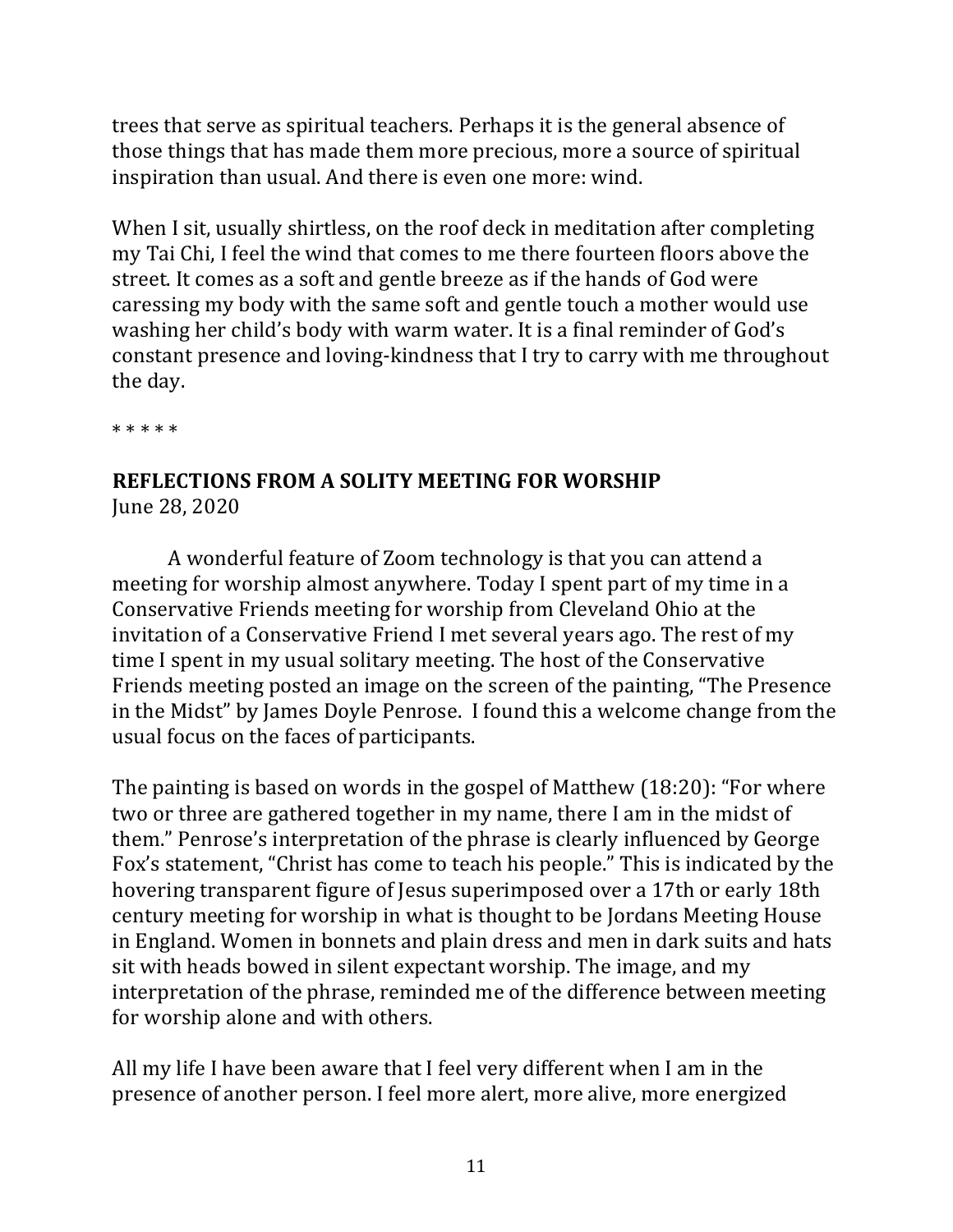whether I'm with just one person or many. And it doesn't seem to matter whether we are in the same room or in separate ones or whether we are doing something together or not. The mere presence of another person nearby is enough to change my attitude and the way I feel. I have a theory of why this is so.!

I believe that all living things are sending out vibrations of energy. When I am with someone else the vibrations of energy that we are each sending out interact with one another in a way that enhances and magnifies our own individual energies, but also creates a new and third field of energy that both combines our individual energies and encompasses them as well. It is like saying there is me, and there is you, but then there is also "us," which is a third entity in its own right that results from the merger of the two of us and in some strange way is greater than the sum of its individual parts.

There is some basis in scientific fact for this theory. Scientists tell us that at the atomic level everything is in motion; everything is vibrating and sending off waves of energy whether we detect it or not. This is true of even what we might call "dead" matter – rocks and other inanimate objects. The only difference is that living creatures, and human beings especially, send off waves of energy at higher frequency levels. Some scientists suggest that there must be an intelligent force that sets these atomic movements in motion. For me, that force is what I mean when I use the word God.

When I apply these ideas to meeting for worship, it is the words "come" together *in my name*" that have special significance. I don't take those words as literally referring to Jesus as Penrose did. To me they mean coming together with the specific *intent* to try to connect with "that of God" within, with the Inner Light or what some call the "Christ consciousness" that Jesus personified so fully and that is potential in all of us. And in the best of moments, that effort brings forth an encompassing field of energy—a presence—that unites each of us with one another and with the Divine energy of creation itself.

When I am in meeting for worship with others—even just two or three—the potential for this sense of a larger field of energy is greater than when I am alone. And I believe that it is this sense of connection to something larger that enables me or another to tap into the presence within and bring forth a message that may provide one or more of us present with inspiration for our